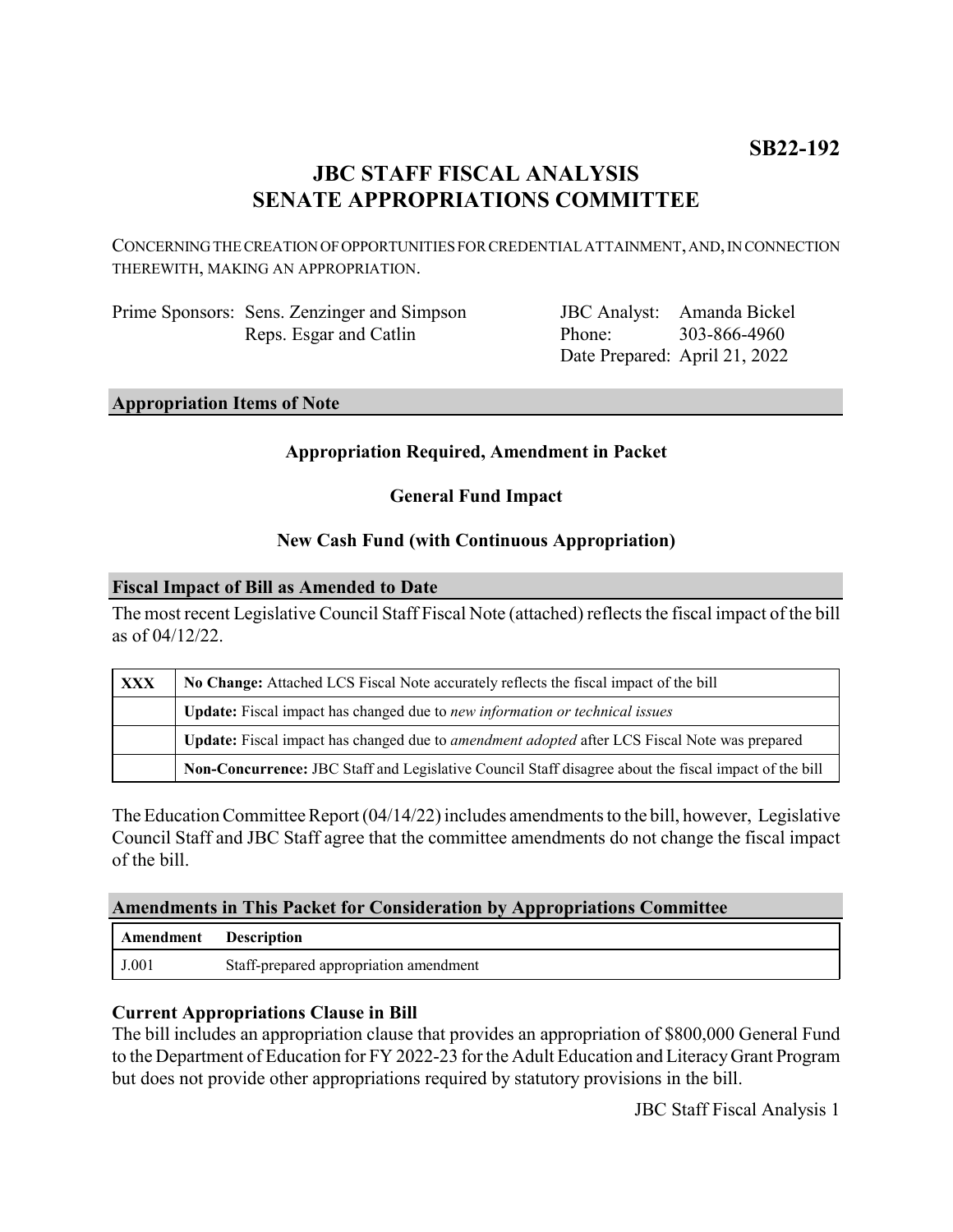# **Description of Amendments in This Packet**

- **J.001** Staff has prepared amendment **J.001** (attached) to change the existing clause to include the following appropriations for FY 2022-23:
	- \$800,000 General Fund to the Department of Education for the Adult Education and Literacy Grant Program;
	- \$1,000,000 from the Workers, Employers, and Workforce Centers Cash Fund, from money that originates as General Fund, to the Credentials to Support Colorado Jobs Cash Fund, which is continuously appropriated to the Department of Higher Education.
	- \$1,800,000 General Fund to the Department of Higher Education for allocation by the Colorado Commission on Higher Education to fund student access to nondegree credential programs.

## **Points to Consider**

## *General Fund Impact*

The Joint Budget Committee has proposed a budget package for FY 2022-23 based on the March 2022 Legislative Council Staff revenue forecast. The budget package includes two set-asides:

- \$40.0 million General Fund for bills that create ongoing obligations; and
- \$900.0 million General Fund for bills that create one-time obligations in FY 2022-23.

The \$40.0 million appropriations set-aside includes an additional \$6.0 million General Fund to provide a 15.0 percent General Fund reserve for those appropriations. The \$900.0 million obligations set-aside does not include an additional amount for a General Fund reserve and, assumes, but does not require, that obligations be addressed through statutory transfers rather than appropriations. Therefore appropriations from the \$900.0 million set-aside require an additional 15.0 percent to maintain the statutory General Fund reserve.

This bill creates a one-time obligation and requires General Fund appropriations totaling \$2.6 million for FY 2022-23, reducing the \$900.0 million set aside by \$3.0 million in order to maintain a 15.0 percent statutory General Fund reserve. As currently drafted, the bill is also expected to require \$61,850 General Fund for administrative costs in the second half of FY 2024-25.

# *Legislative Appropriation Authority*

Continuous spending authority, also known as **continuous appropriations**, allows departments to spend money for statutorily specified purposes up to the amount of money in the fund without seeking annual legislative approval. An annual appropriation provides a limit on spending authority, while a continuous appropriation provides unlimited spending authority.

This method of funding moves these expenditures off-budget, and thus expenditures are not reported or accounted for through the budget process. Is it necessary for the Department of Higher Education to **not** seek annual authority from the General Assembly to spend money from the Credentials to